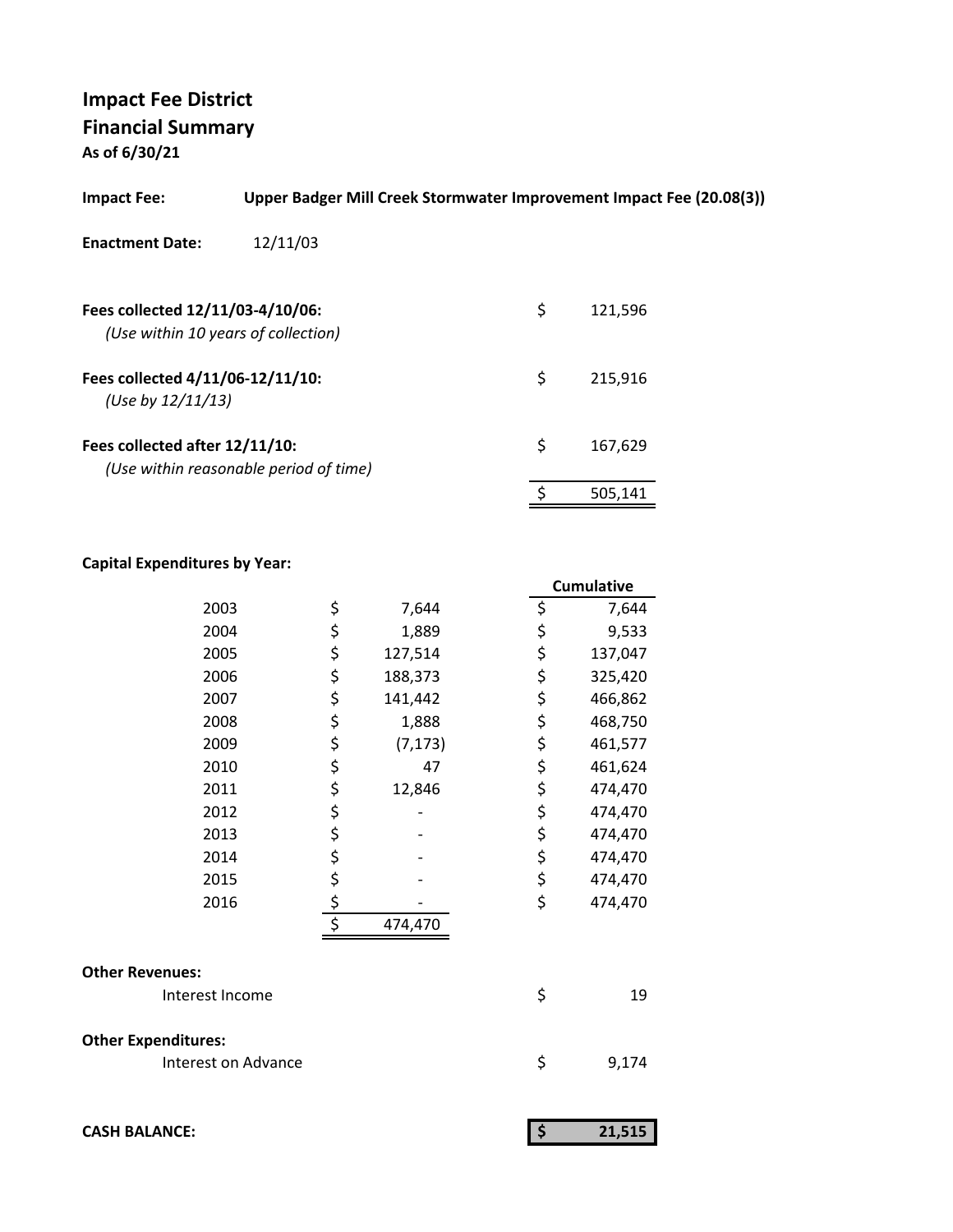**As of 6/30/21**

| <b>Impact Fee:</b>                                                     |                                        |    | Door Creek North Phase 2 Improvements Impact Fee (20.08(4)) |  |
|------------------------------------------------------------------------|----------------------------------------|----|-------------------------------------------------------------|--|
| <b>Enactment Date:</b>                                                 | 3/17/04                                |    |                                                             |  |
| Fees collected 3/17/04-4/10/06:<br>(Use within 10 years of collection) |                                        | S  | 235,710                                                     |  |
| Fees collected 4/11/06-3/17/11:<br>(Use by $3/17/14$ )                 |                                        | \$ | 99.202                                                      |  |
| Fees collected after 3/17/11:                                          | (Use within reasonable period of time) | S  | 853.594                                                     |  |

#### **Capital Expenditures by Year:**

|      |              | <b>Cumulative</b> |
|------|--------------|-------------------|
| 2004 | \$1,186,316  | \$1,186,316       |
| 2005 | \$<br>4,414  | \$1,190,730       |
| 2006 | \$<br>1,832  | \$1,192,561       |
| 2007 | \$<br>61,157 | \$1,253,719       |
| 2008 | \$           | \$1,253,719       |
| 2009 | \$           | \$1,253,719       |
| 2010 | \$           | \$1,253,719       |
| 2011 | \$           | \$1,253,719       |
| 2012 | \$           | \$1,253,719       |
| 2013 | \$           | \$1,253,719       |
| 2014 | \$           | \$1,253,719       |
| 2015 | \$           | \$1,253,719       |
| 2016 | \$           | \$1,253,719       |
|      | 1,253,719    |                   |

## **Other Expenditures:**

| Interest on Advance |  | 63,925 |
|---------------------|--|--------|
|---------------------|--|--------|

**CASH BALANCE:** (129,137)

\$ 1,188,506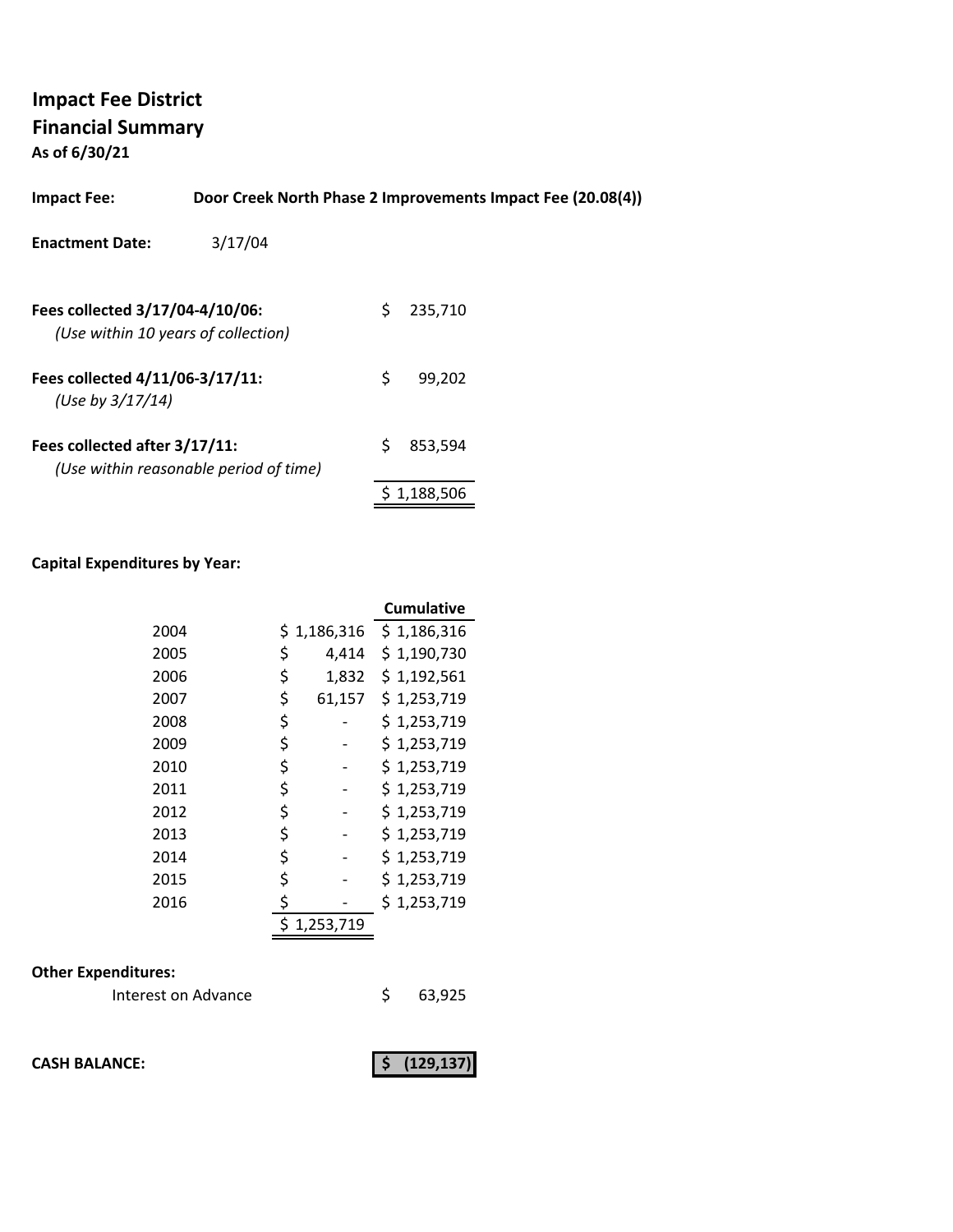**As of 6/30/21**

#### **Impact Fee: Valley View Road Sewer and Drainage Improvement (22.08(5))**

**Enactment Date:** 7/12/05

|                                                                         |    | <b>Sewer</b> |            |    | <b>Stormwater</b> |
|-------------------------------------------------------------------------|----|--------------|------------|----|-------------------|
| Fees collected 7/12/05-4/10/06:<br>(Use within 10 years of collection)  | Ś  |              |            | Ŝ  |                   |
| Fees collected 4/11/06-7/12/12:<br>(Use by 7/12/15)                     | \$ | 6,155        |            | \$ | 7,827             |
| Fees collected after 7/12/12:<br>(Use within reasonable period of time) | \$ | 73.186       |            | \$ | 30,993            |
|                                                                         |    | 79,341       |            |    | 38,820            |
| <b>Debt Proceeds:</b>                                                   | Ś  | 220,000      | (PAID OFF) |    |                   |

#### **Capital Expenditures by Year:**

|                                 |               | <b>SEWER</b> |                   |     |         | <b>STORMWATER</b> |                   |
|---------------------------------|---------------|--------------|-------------------|-----|---------|-------------------|-------------------|
|                                 |               |              | <b>Cumulative</b> |     |         |                   | <b>Cumulative</b> |
| 2005                            | \$<br>233,802 | \$           | 233,802           | \$. | 354,923 | \$                | 354,923           |
| 2006                            | 16,262        |              | 250,063           |     | 47,531  |                   | 402,455           |
| 2007                            | 230           | \$           | 250,293           |     | 1,500   | \$                | 403,954           |
| 2008                            | (36)          | \$           | 250,257           |     | 1,536   | \$                | 405,490           |
| 2009                            | 6,884         | \$           | 257,142           |     |         | \$                | 405,490           |
| 2010                            | 20,327        | \$           | 277,469           |     |         |                   | 405,490           |
| 2011                            | 34,457        | \$           | 311,926           |     |         | \$                | 405,490           |
| 2012                            | 7,441         | \$           | 319,367           |     |         |                   | 405,490           |
| 2013                            | 578           | \$           | 319,945           |     |         | \$                | 405,490           |
| 2014                            |               |              | 319,945           |     |         |                   | 405,490           |
| 2015                            |               | \$           | 319,945           |     |         | \$                | 405,490           |
| 2016                            |               | \$           | 319,945           | \$  |         | \$                | 405,490           |
|                                 | 319,945       |              |                   | Ś.  | 405,490 |                   |                   |
| <b>Other Expenditures:</b>      |               |              |                   |     |         |                   |                   |
| Interest on Advance             |               | \$           | 18,935            |     |         | \$                | 23,998            |
| Debt Principal & Interest (net) |               | \$           | 248,456           |     |         |                   |                   |
| <b>CASH BALANCE:</b>            |               |              | (287, 995)        |     |         |                   | (390, 668)        |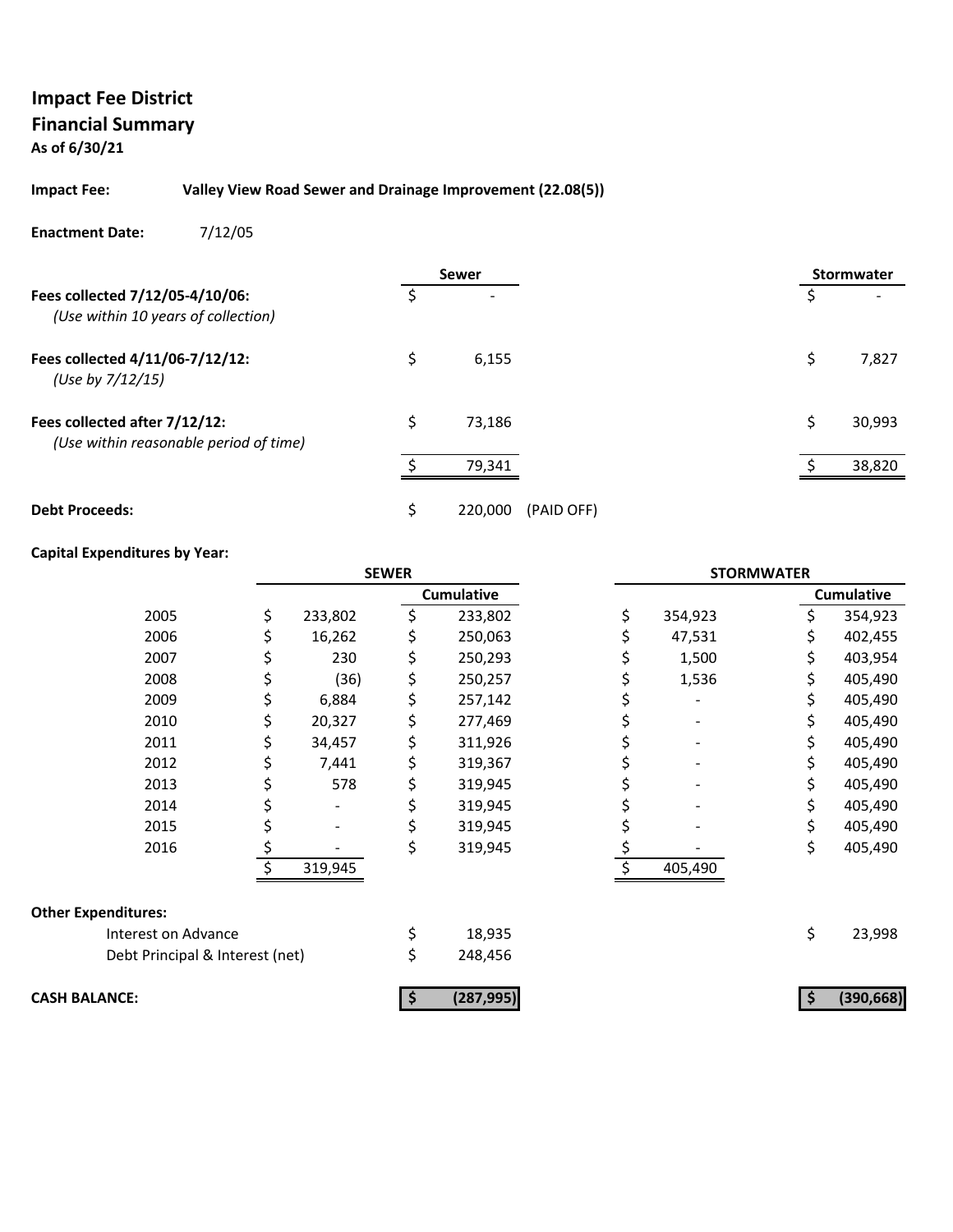**As of 6/30/21**

| <b>Impact Fee:</b>                                    | <b>Felland Road Sanitary Sewer Improvement (20.08(7))</b> |               |
|-------------------------------------------------------|-----------------------------------------------------------|---------------|
| <b>Enactment Date:</b>                                | 12/20/07                                                  |               |
| Fees collected 12/20/07-4/10/06:                      | (Use within 10 years of collection)                       | \$            |
| Fees collected 4/11/06-12/20/14:<br>(Use by 12/20/17) |                                                           | \$            |
| Fees collected after 12/20/14:                        | (Use within reasonable period of time)                    | \$<br>117,303 |
|                                                       |                                                           | \$<br>117.303 |

## **Capital Expenditures by Year:**

|      |               |    | <b>Cumulative</b> |
|------|---------------|----|-------------------|
| 2007 | \$<br>54,453  | \$ | 54,453            |
| 2008 | \$<br>680,651 |    | 735,104           |
| 2009 | \$<br>854,468 | \$ | 1,589,572         |
| 2010 | \$<br>19,749  | \$ | 1,609,321         |
| 2011 | \$<br>281     | \$ | 1,609,602         |
| 2012 | \$            | \$ | 1,609,602         |
| 2013 | \$            | \$ | 1,609,602         |
| 2014 | \$            | \$ | 1,609,602         |
| 2015 | \$            | \$ | 1,609,602         |
| 2016 |               | \$ | 1,609,602         |
|      | 1,609,602     |    |                   |
|      |               |    |                   |

#### **Other Expenditures:**

Interest on Advance **1998** \$91,934

**CASH BALANCE: (1,584,233) \$**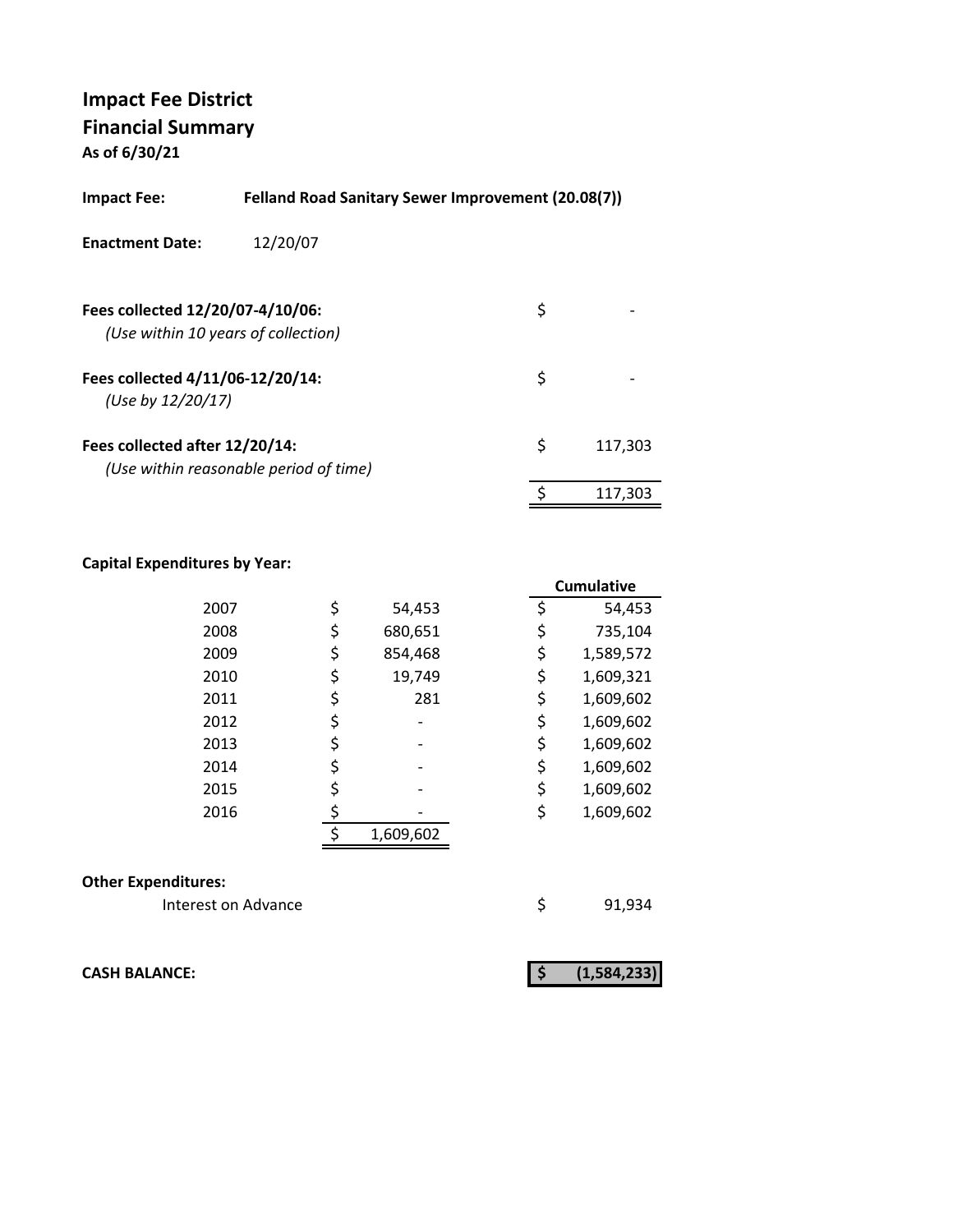**As of 6/30/21**

| <b>Impact Fee:</b>                                                    | Elderberry Neighborhood Sanitary Sewer Improvement (20.08(8)) |               |
|-----------------------------------------------------------------------|---------------------------------------------------------------|---------------|
| <b>Enactment Date:</b>                                                | 11/22/08                                                      |               |
| Fees collected Before 4/10/06:<br>(Use within 10 years of collection) |                                                               | N/A           |
| Fees collected 4/11/06-11/22/15:<br>(Use by 11/22/18)                 |                                                               | \$<br>104.033 |
| Fees collected after 11/22/15:                                        | (Use within reasonable period of time)                        | \$<br>157,617 |
|                                                                       |                                                               | 261,651       |
|                                                                       |                                                               |               |

## **Capital Expenditures by Year:**

|                            |    |         | <b>Cumulative</b> |
|----------------------------|----|---------|-------------------|
| 2008                       | \$ | 52,335  | \$<br>52,335      |
| 2009                       | \$ | 268,548 | \$<br>320,883     |
| 2010                       | \$ | 508     | \$<br>321,391     |
| 2011                       | \$ |         | \$<br>321,391     |
| 2012                       | \$ |         | \$<br>321,391     |
| 2013                       | \$ |         | \$<br>321,391     |
| 2014                       | \$ |         | \$<br>321,391     |
| 2015                       | \$ |         | \$<br>321,391     |
| 2016                       | \$ |         | \$<br>321,391     |
|                            | ¢  | 321,391 |                   |
|                            |    |         |                   |
| <b>Other Expenditures:</b> |    |         |                   |
| Interest on Advance        |    |         | \$<br>13,820      |

**CASH BALANCE: (73,560) \$** 

|--|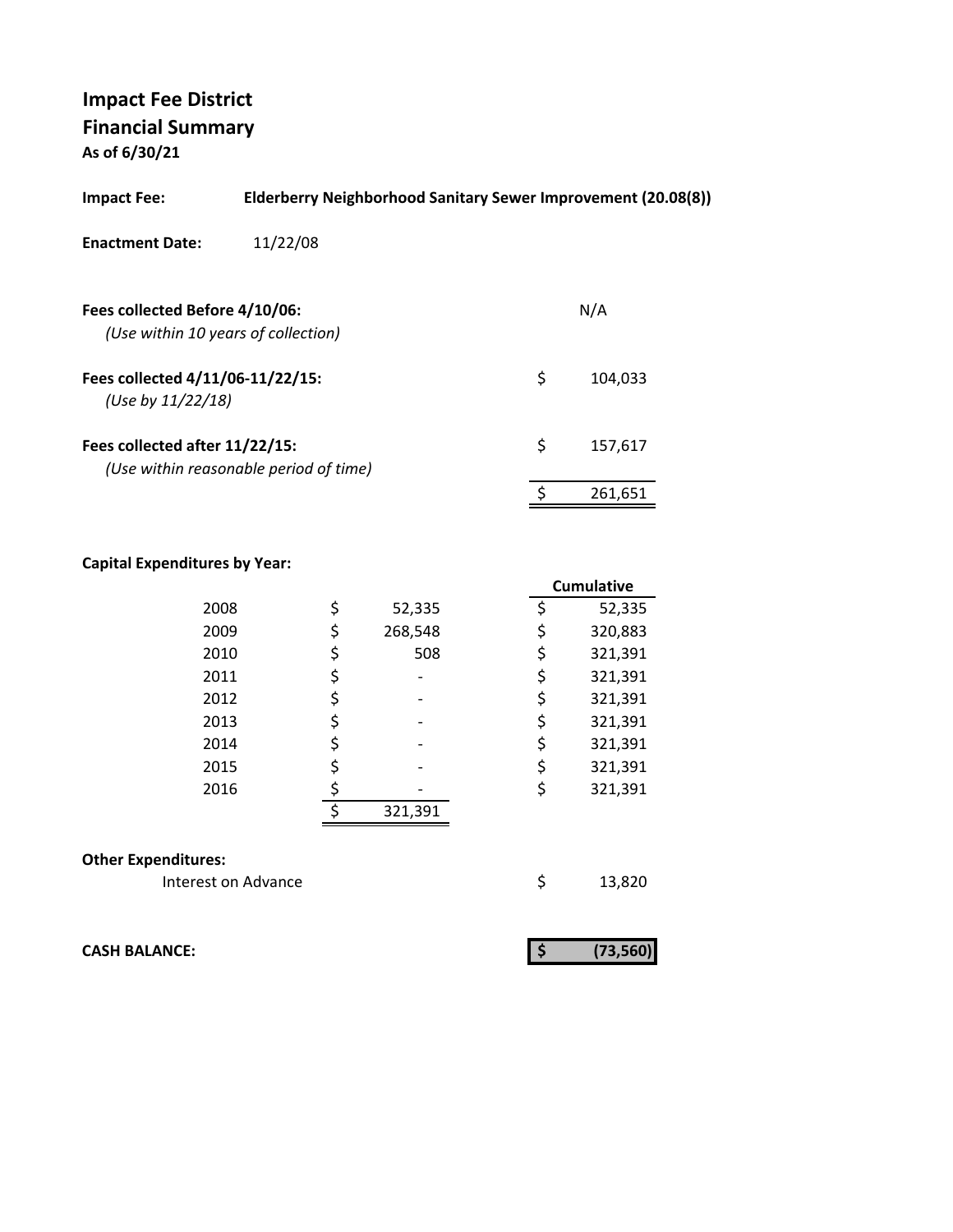**As of 6/30/21**

| <b>Impact Fee:</b>                                                      | <b>Northeast Neighborhood Sanitary Sewer Improvement (20.08(9))</b> |         |          |            |            |
|-------------------------------------------------------------------------|---------------------------------------------------------------------|---------|----------|------------|------------|
| <b>Enactment Date:</b>                                                  | 3/14/09                                                             |         |          |            |            |
| Fees collected Before 4/10/06:<br>(Use within 10 years of collection)   |                                                                     |         |          | N/A        |            |
| Fees collected 4/11/06-3/14/16:<br>(Use by 3/14/19)                     |                                                                     |         | \$       |            |            |
| Fees collected after 3/14/16:<br>(Use within reasonable period of time) |                                                                     |         | \$       | 68,287     |            |
|                                                                         |                                                                     |         | \$       | 68,287     |            |
| <b>Debt Proceeds:</b>                                                   |                                                                     |         | \$       | 290,000    | (PAID OFF) |
| <b>Capital Expenditures by Year:</b>                                    |                                                                     |         |          |            |            |
|                                                                         |                                                                     |         |          | Cumulative |            |
| 2009                                                                    | \$                                                                  | 359,509 | \$       | 359,509    |            |
| 2010                                                                    | \$                                                                  | 260,073 |          | 619,582    |            |
| 2011                                                                    | \$                                                                  | (1)     | ちゃくちょ    | 619,581    |            |
| 2012                                                                    | \$                                                                  |         |          | 619,581    |            |
| 2013                                                                    | \$<br>\$                                                            |         |          | 619,581    |            |
| 2014                                                                    |                                                                     |         |          | 619,581    |            |
| 2015                                                                    | \$                                                                  |         | \$       | 619,581    |            |
| 2016                                                                    | \$                                                                  |         |          |            |            |
| 2017                                                                    | \$<br>\$                                                            |         |          |            |            |
| 2018                                                                    |                                                                     |         |          |            |            |
| 2019                                                                    | \$                                                                  |         |          |            |            |
| 2020                                                                    |                                                                     |         | \$       | 619,581    |            |
|                                                                         |                                                                     | 619,581 |          |            |            |
| <b>Other Expenditures:</b>                                              |                                                                     |         |          |            |            |
| Interest on Advance                                                     |                                                                     |         |          | 17,446     |            |
|                                                                         | Debt Principal & Interest (net)                                     |         | \$<br>\$ | 327,510    |            |
| <b>CASH BALANCE:</b>                                                    |                                                                     |         | \$       | (606, 250) |            |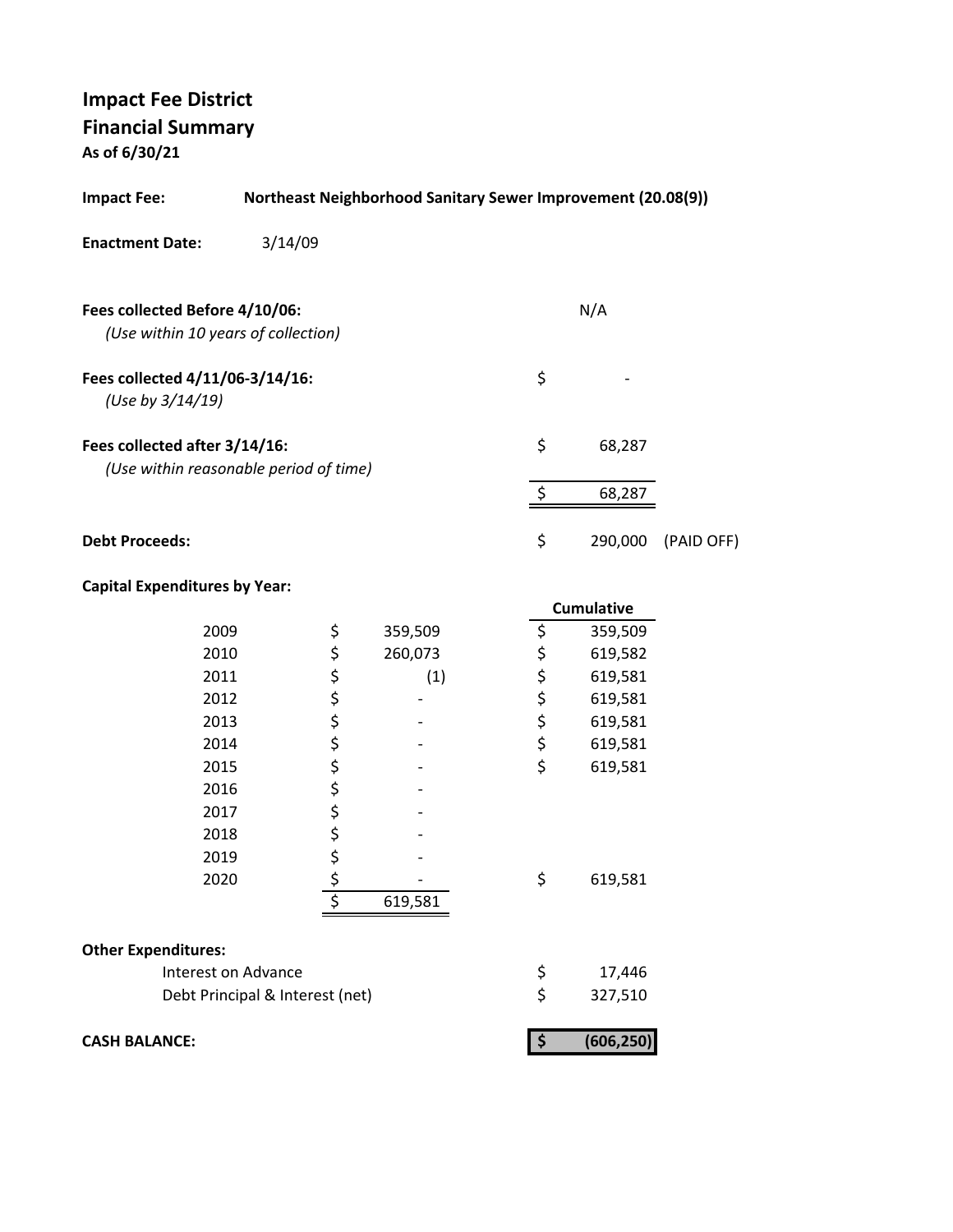**As of 6/30/21**

#### **Impact Fee: Lower Badger Mill Creek Sanitary and Stormwater Management (20.08(10))**

#### **Enactment Date:** 12/5/09

|                                                                         |    | Sewer                    | <b>Stormwater</b> |
|-------------------------------------------------------------------------|----|--------------------------|-------------------|
| Fees collected 7/12/05-4/10/06:<br>(Use within 10 years of collection)  | Š. | $\overline{\phantom{a}}$ | S                 |
| Fees collected 4/11/06-12/5/16:<br>(Use by 12/5/19)                     | \$ | 360,452                  | Ś<br>689,372      |
| Fees collected after 12/5/16:<br>(Use within reasonable period of time) | \$ | 1,211,199                | 1,519,117         |
|                                                                         |    | 1,571,651                | 2,208,489         |
| <b>Debt Proceeds:</b>                                                   | \$ | 1.952.700                |                   |

#### **Capital Expenditures by Year:**

|                                 |    |             | <b>SEWER</b> |                   | <b>STORMWATER</b> |    |                   |
|---------------------------------|----|-------------|--------------|-------------------|-------------------|----|-------------------|
|                                 |    |             |              | <b>Cumulative</b> |                   |    | <b>Cumulative</b> |
| 2009                            | \$ | 812,879     | \$           | 812,879           | \$<br>37,716      | \$ | 37,716            |
| 2010                            | \$ | 241,355     | \$           | 1,054,234         | \$                | \$ | 37,716            |
| 2011                            | \$ | (61, 626)   | \$           | 992,608           | \$<br>266         | \$ | 37,982            |
| 2012                            | \$ | 498,829     | \$           | 1,491,437         | \$                | \$ | 37,982            |
| 2013                            | \$ | 200         | \$           | 1,491,637         | \$                | \$ | 37,982            |
| 2014                            | \$ | 213,769     | \$           | 1,705,405         | \$                | \$ | 37,982            |
| 2015                            | Ś. | 1,001,448   | \$           | 2,706,853         | \$<br>450,626     | \$ | 488,608           |
| 2016                            | \$ | 516,633     | \$           | 3,223,486         | \$                | \$ | 488,608           |
| 2017                            | \$ | 67          | \$           | 3,223,553         | \$                | \$ | 488,608           |
| 2018                            | \$ | 59,693      | \$           | 3,283,246         | \$<br>49,970      | \$ | 538,578           |
| 2019                            | \$ |             | \$           | 3,283,246         | \$<br>13,915      | \$ | 552,493           |
| 2020                            | \$ |             | \$           | 3,283,246         | \$<br>176,467     | \$ | 728,961           |
| 2021                            | \$ |             | \$           | 3,283,246         | \$<br>26,750      | \$ | 755,710           |
|                                 |    | \$3,283,246 |              |                   | \$755,710.25      |    |                   |
|                                 |    |             |              |                   |                   |    |                   |
| <b>Other Expenditures:</b>      |    |             |              |                   |                   |    |                   |
| Interest on Advance             |    |             | \$           | 20,839            |                   | \$ | 5,132             |
| Debt Principal & Interest (net) |    |             | \$           | 1,861,488         |                   |    |                   |
| <b>CASH BALANCE:</b>            |    |             | \$           | (1,641,223)       |                   | Ŝ  | 1,447,646         |
|                                 |    |             |              |                   |                   |    |                   |

**Combined Total:**  $\boxed{ }$  **\$** (193,577)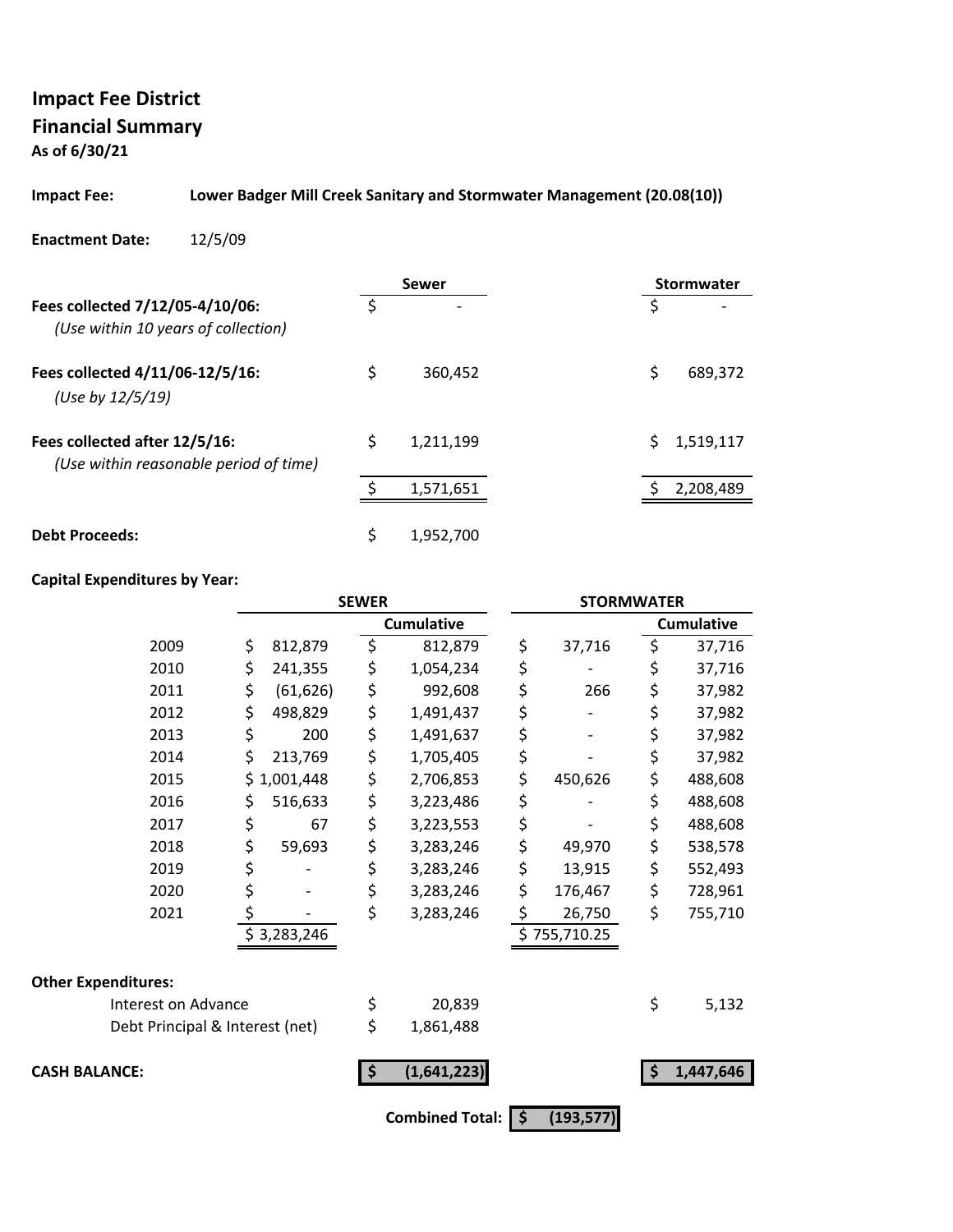**As of 6/30/21**

| <b>Impact Fee:</b>                                                    | Jeffy Trail Sanitary Sewer (20.08(11)) |              |
|-----------------------------------------------------------------------|----------------------------------------|--------------|
| <b>Enactment Date:</b>                                                | 3/28/13                                |              |
| Fees collected Before 4/10/06:<br>(Use within 10 years of collection) |                                        | N/A          |
| Fees collected 4/11/06-3/28/20:<br>(Use by 3/28/23)                   |                                        | \$<br>92,937 |
| Fees collected after 3/28/20:                                         | (Use within reasonable period of time) | \$           |
|                                                                       |                                        | 92,937       |

## **Capital Expenditures by Year:**

|                        |              | <b>Cumulative</b> |
|------------------------|--------------|-------------------|
| 2013                   | \$<br>83,135 | 83,135            |
| 2014                   | \$           | \$<br>83,135      |
| 2015                   |              | \$<br>83,135      |
| 2016                   |              | \$<br>83,135      |
|                        | 83,135       |                   |
| <b>Other Revenues:</b> |              |                   |
| Interest Income        |              | 581               |

| <b>CASH BALANCE:</b> |  |
|----------------------|--|
|                      |  |

| æ |
|---|
|   |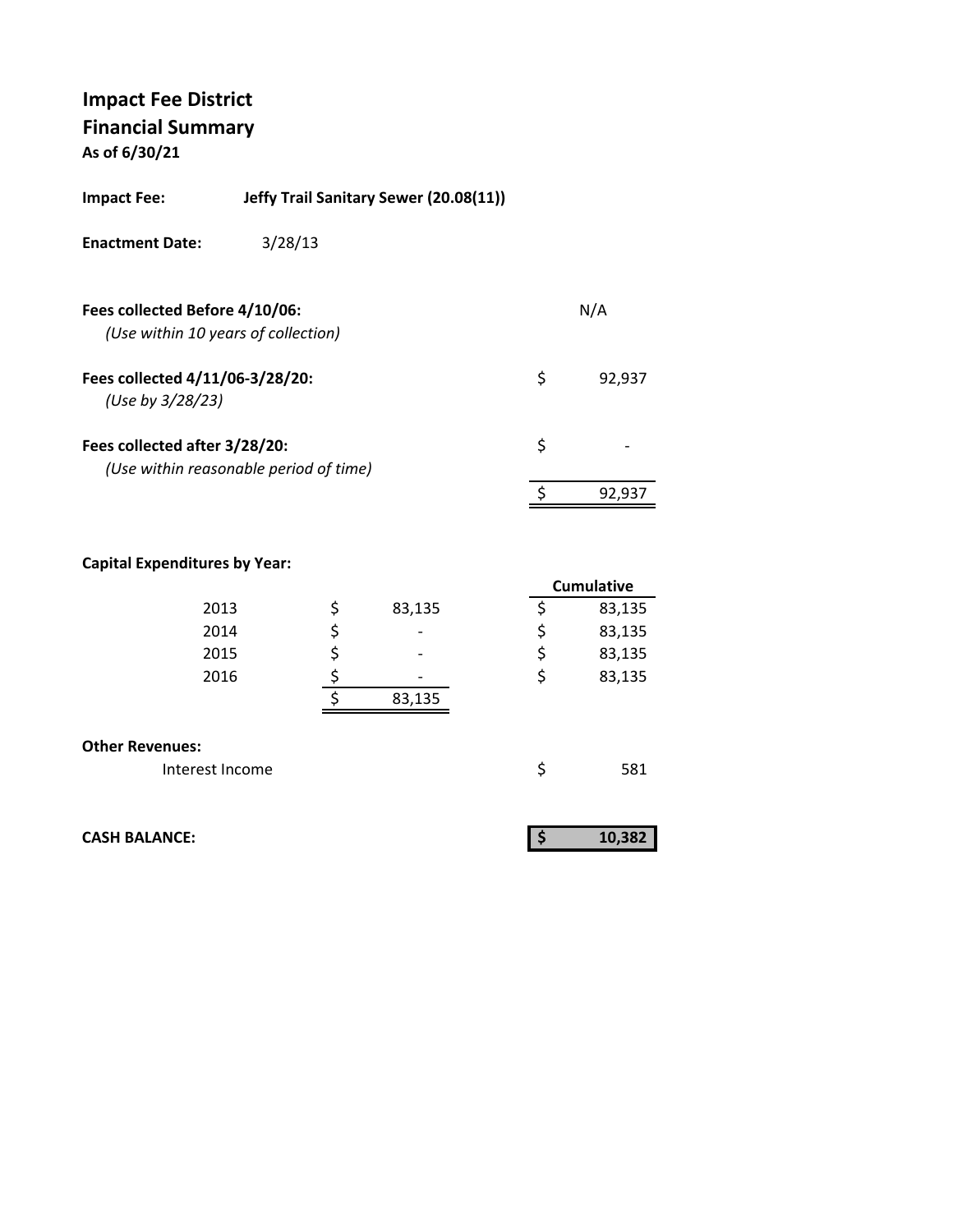**As of 6/30/21**

| <b>Impact Fee:</b>                                                     |        |          |         |    | West Elderberry Neighborhood Sanitary Sewer Improvement (20.08(1)) |  |
|------------------------------------------------------------------------|--------|----------|---------|----|--------------------------------------------------------------------|--|
| <b>Enactment Date:</b>                                                 | 8/3/18 |          |         |    |                                                                    |  |
|                                                                        |        |          |         |    |                                                                    |  |
| Fees collected Before 4/10/06:                                         |        |          |         |    | N/A                                                                |  |
| (Use within 10 years of collection)                                    |        |          |         |    |                                                                    |  |
| Fees collected 4/11/06-8/3/25:<br>(Use by 8/3/28)                      |        |          |         | \$ | 61,703                                                             |  |
| Fees collected after 8/3/25:<br>(Use within reasonable period of time) |        |          |         | \$ |                                                                    |  |
|                                                                        |        |          |         | \$ | 61,703                                                             |  |
|                                                                        |        |          |         |    |                                                                    |  |
|                                                                        |        |          |         |    |                                                                    |  |
| <b>Capital Expenditures by Year:</b>                                   |        |          |         |    | <b>Cumulative</b>                                                  |  |
| 2018                                                                   |        |          | 9,976   | \$ | 9,976                                                              |  |
| 2019                                                                   |        | \$\$\$\$ | 615,911 | \$ | 625,887.61                                                         |  |
| 2020                                                                   |        |          | 11,679  | \$ | 637,567                                                            |  |
| 2021                                                                   |        |          |         | \$ | 637,567                                                            |  |
|                                                                        |        |          | 637,567 |    |                                                                    |  |
| <b>Other Revenues:</b>                                                 |        |          |         |    |                                                                    |  |
| Interest Income                                                        |        |          |         | \$ |                                                                    |  |
|                                                                        |        |          |         |    |                                                                    |  |
|                                                                        |        |          |         |    |                                                                    |  |
| <b>CASH BALANCE:</b>                                                   |        |          |         | \$ | (575, 864)                                                         |  |